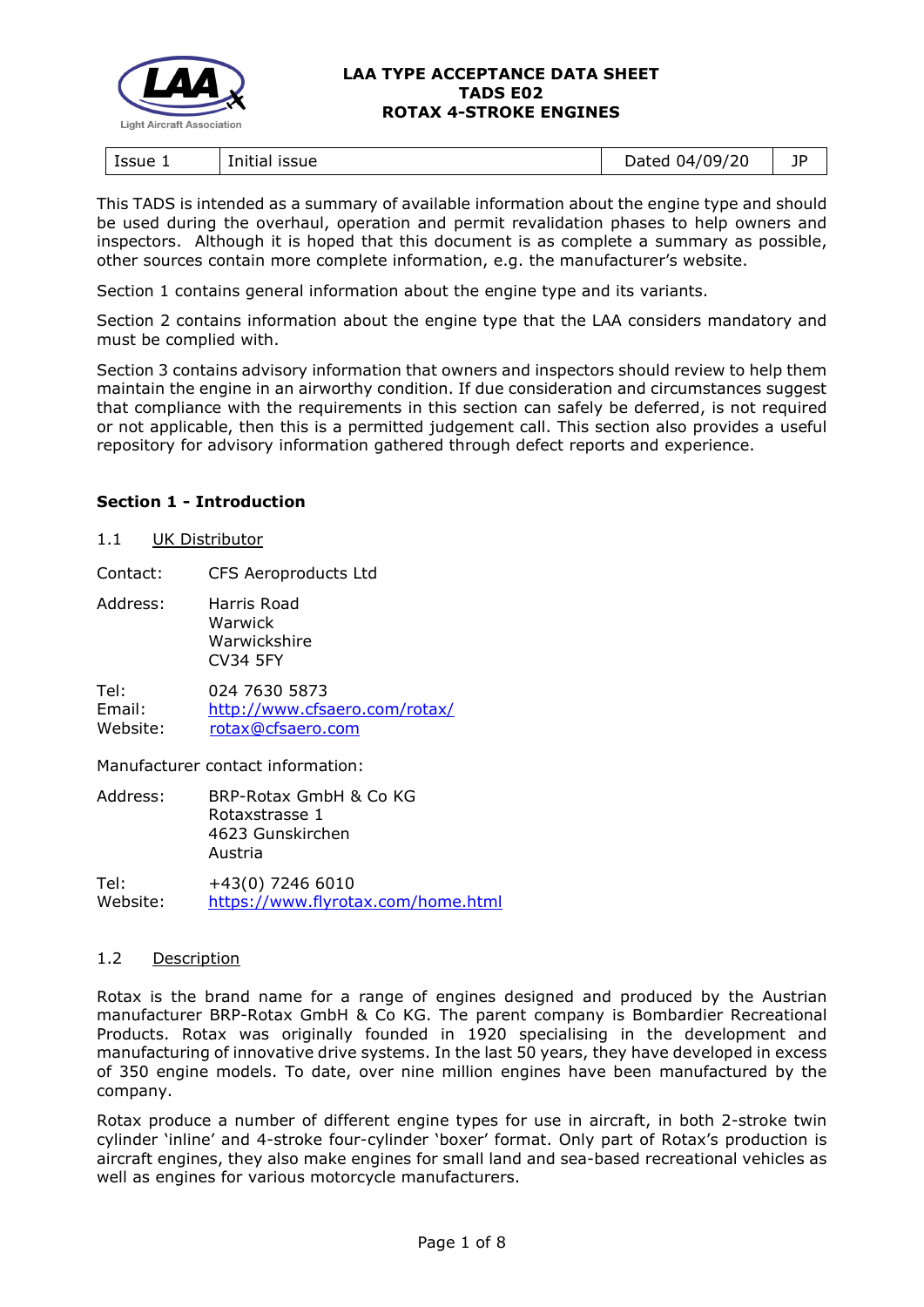

## *4-Stroke Engine Models*

| Model         | Capacity and power output                                                       | Remarks                                                                                          |
|---------------|---------------------------------------------------------------------------------|--------------------------------------------------------------------------------------------------|
| 912UL         | 1211 cc                                                                         | Non-certified version, dual<br>carburettors, normally aspirated                                  |
| 912A          | 80 hp @ 5800 rpm<br>Max 5800 rpm limited to 5 mins<br>Max continuous 5500 rpm   | Certified version to JAR 22, dual<br>carburettors, normally aspirated                            |
| 912F          |                                                                                 | Certified version to FAR 33, dual<br>carburettors, normally aspirated                            |
| <b>912ULS</b> | 1352 cc<br>100 hp @ 5800 rpm                                                    | Non-certified version, dual<br>carburettors, normally aspirated                                  |
| 912S          | Max 5800 rpm limited to 5 mins<br>Max continuous: 5500 rpm                      | Certified version to FAR 33, dual<br>carburettors, normally aspirated                            |
| 914UL         | 1211 cc<br>115 hp @ 5800 rpm                                                    | Non-certified version, dual<br>carburettors, turbocharged                                        |
| 914F          | Max 5800 rpm limited to 5 mins<br>Max continuous: 5500 rpm                      | Certified version to EASA CS-E, dual<br>carburettors, turbocharged                               |
| 912 iS Sport  | 1352 cc<br>100 hp @ 5800 rpm<br>98 hp @ 5500 rpm                                | Non-certified version, electronic<br>ignition and fuel injection, normally<br>aspirated          |
| 912 iSc Sport | Max 5800 rpm limited to 5 mins<br>Max continuous: 5500 rpm                      | Certified version to EASA CS-E,<br>electronic ignition and fuel injection,<br>normally aspirated |
| 915 iS        | 1352 cc<br>141 hp @ 5800 rpm                                                    | ASTM compliant, electronic ignition<br>and fuel injection, normally aspirated,<br>turbocharged   |
| 915 iSc       | 135 hp @ 5500 rpm<br>Max 5800 rpm limited to 5 mins<br>Max continuous: 5500 rpm | Certified version to EASA CS-E,<br>electronic ignition and fuel injection,<br>turbocharged       |

# **Section 2 Mandatory information for owners, operators and inspectors**

At all times, responsibility for the maintenance and airworthiness of an aircraft rests with the owner. A condition stated on a Permit to Fly requires that: *"the aircraft shall be maintained in an airworthy condition".* 

# 2.1 Lifed Items

LAA Technical Leaflet [TL 2.23 Engine Overhaul Life and Operating 'On Condition'](http://www.lightaircraftassociation.co.uk/engineering/TechnicalLeaflets/Operating%20An%20Aircraft/TL%202%2023%20Engine%20overhaul%20life%20and%20operating%20on-condition.pdf) provides a large amount of information on dealing with engine life for engines installed in LAA administered aircraft.

The manufacturer's recommended TBO for the 91x series of engines varies depending on the serial number and modification state of the engine. Further details can be found in the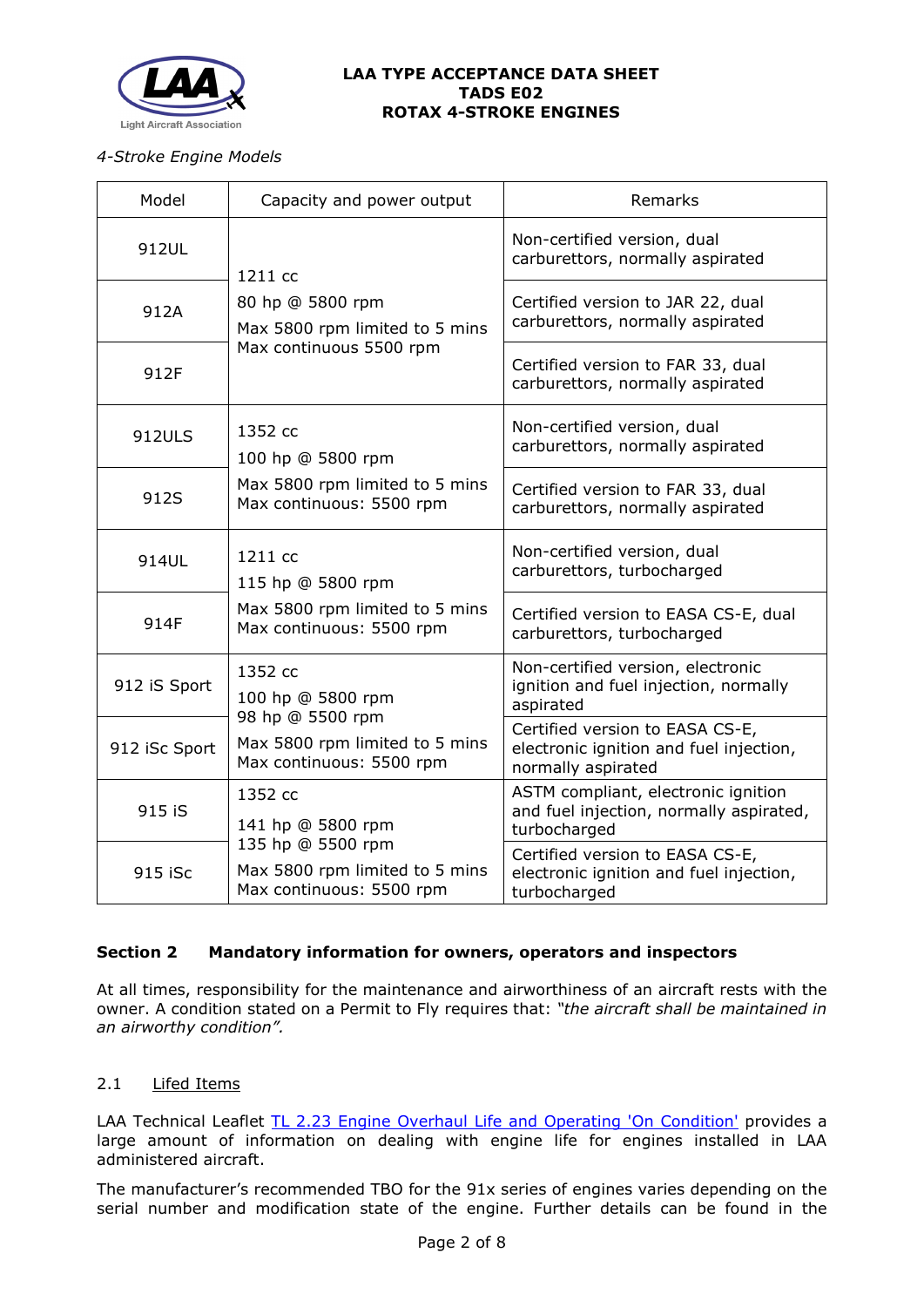

Maintenance Manual (Line), Chapter 05-10-00, 'Time Limits' in the Technical Documentation section of the Rotax website.

The [Technical Documentation](https://www.flyrotax.com/services/technical-documentation.html) section should also be checked for amendments and revisions to the Maintenance Manuals and other technical documentation detailing the manufacturer's recommended time limits for the engine and associated components.

Rotax state in their documentation that whenever a Rotax engine is running, that time should be counted towards the total engine time run. Whilst there is no legal requirement for the engine hours to be recorded in this way (airframe, engine and propeller hours are normally taken as take-off to touch down), failure to comply with the Rotax statement, may cause complications with any warranty claim.

## 2.2 Operator's manual

Operator's manuals for specific Rotax engines are available for free download from the Rotax website in the [Technical Documentation.](https://www.flyrotax.com/services/technical-documentation.html)

## 2.3 Maintenance Schedule

Regular maintenance is the key to stress free flying. Rotax engines are generally fitted to LAA administered aircraft that are maintained either in accordance with the manufacturer's maintenance schedules, the CAA Light Aircraft Maintenance Schedule (LAMS) [CAP411](http://www.caa.co.uk/CAP411) or the LAA Generic Maintenance Schedule, further details of which can be found in LAA Technical Leaflet [TL 2.19: The LAA Generic Maintenance Schedule.](http://www.lightaircraftassociation.co.uk/engineering/TechnicalLeaflets/Operating%20An%20Aircraft/TL%202.19%20The%20LAA%20Generic%20Maintenance%20Schedule.pdf) The CAA and LAA generic maintenance schedules were originally written around the maintenance requirements of traditional aircraft engines rather than those produced by Rotax.

It is recommended that the applicable maintenance schedule found in the engine type's Rotax Maintenance Manual (Line Maintenance) is consulted when carrying out maintenance on a Rotax engine. Consult the [Technical Documentation](https://www.flyrotax.com/services/technical-documentation.html) section of the Rotax website for the applicable Maintenance Manual (Line Maintenance).

Some aircraft have mandated maintenance requirements and/or schedules which are stated on the aircraft's Operating Limitations document and these must be followed.

More information on maintenance schedules can be found in the [Aircraft Maintenance](http://www.lightaircraftassociation.co.uk/engineering/Maintenance/Aircraft_Maintenance.html) section of the LAA website.

## 2.4 Airworthiness Directives

There are various EASA-issued Airworthiness Directives (ADs) in force which do apply to the certified variants of the 91x series of engines. Whilst these mandatory ADs do not apply to the non-certified engines, it would still be prudent to review ADs for applicability even though they are only mandating continuing airworthiness information already produced by the manufacturer.

Note: Airworthiness Directives for Rotax engines are listed on the [EASA Safety Publications](https://ad.easa.europa.eu/search/advanced)  [Tool](https://ad.easa.europa.eu/search/advanced) under the parent company name of BRP-ROTAX GmbH & Co KG.

## 2.5 Mandatory Permit Directives

Up until 31 January 2012, when the publication ceased to be amended, [CAP661](https://publicapps.caa.co.uk/docs/33/CAP661.PDF) listed the Mandatory Permit Directives issued by the CAA.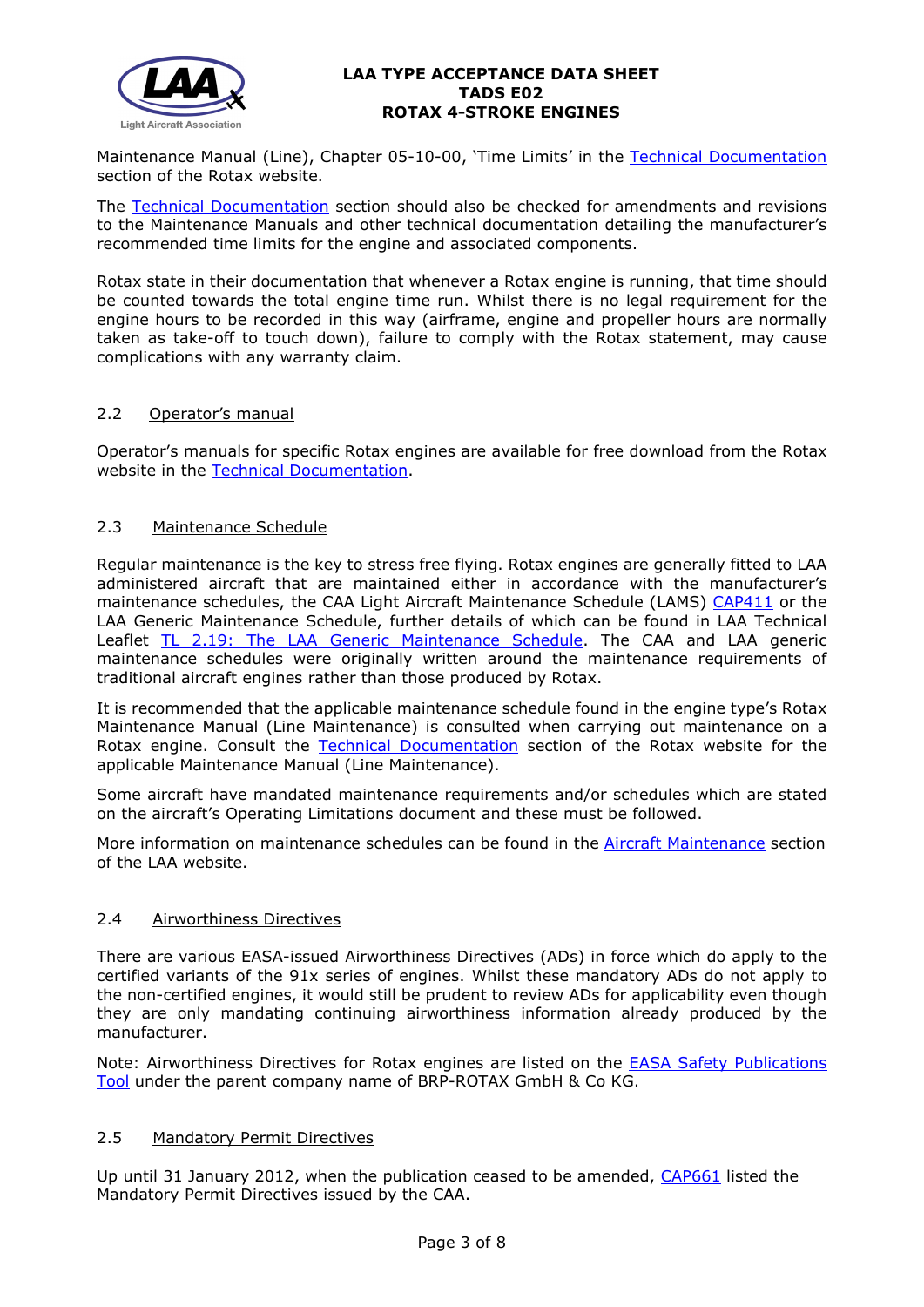

The CAA now provides links to current MPDs on the [CAA MPD Listing](http://publicapps.caa.co.uk/modalapplication.aspx?appid=11&mode=list&type=sercat&id=55) page of their website.

The following Mandatory Permit Directives concerning the Rotax 4-stroke engines have been issued by the CAA:

| <b>MPD</b>                 | Description                                                         | Applicability                         |
|----------------------------|---------------------------------------------------------------------|---------------------------------------|
| MPD 2007-003 R2            | Fuel pump replacement                                               | By fuel pump p/n                      |
| MPD-2011-003-E             | Flywheel hub washer (P/N 944072)<br>replacement                     | 912UL, 912ULS,<br>912ULSFR & 914UL    |
| MPD 2011-009-E R1          | Crankshaft inspection                                               | 912UL, 912ULS,<br>912ULSFR & 914UL    |
| MPD 2012-001-E             | Oil pump and attachment bolt<br>inspection                          | 912UL, 912ULS &<br>914UL              |
| MPD 2012-002-E             | Fuel pump - pressure side fuel hose<br>replacement                  | 912UL & 912ULS                        |
| <b>MPD 2013-003-E Corr</b> | Cylinder head inspection/replacement                                | 912UL, 912ULS &<br>914UL              |
| MPD 2017-001               | Cylinder head - inspection/replacement<br>& engine reidentification | 912UL, 912ULS &<br>914UL              |
| MPD 2017-005-E             | Ignition housing sealing plugs<br>inspection                        | 912iS & 912iS Sport                   |
| MPD 2018-001               | Valve push rod assembly -<br>inspection/replacement                 | 912iS Sport, 912UL,<br>912ULS & 914UL |
| MPD 2019-001-E             | Exchange of exhaust valves                                          | 915iS & 914UL                         |
| MPD 2019-006-E             | Fuel pump assembly replacement                                      | 912i and 915iA<br>(Series)            |

The [CAA MPD Listing](http://publicapps.caa.co.uk/modalapplication.aspx?appid=11&mode=list&type=sercat&id=55) should be checked for revisions or amendments to the above list of MPDs.

The LAA website should be checked for MPDs that are non-type specific in Technical Leaflet [TL 2.22: Non-Type Specific MPDs.](http://www.lightaircraftassociation.co.uk/engineering/TechnicalLeaflets/Operating%20An%20Aircraft/TL%202.22%20non-type%20specific%20MPDs.pdf)

## 2.6 CAA Mandatory Requirements for Airworthiness CAP747 and Civil Aircraft Airworthiness Information and Procedures (CAAIP) CAP562

CAA publications [CAP747](http://www.caa.co.uk/CAP747) and [CAP562](http://www.caa.co.uk/CAP562) contain information that may be relevant to LAA administered aircraft and should be checked for applicability.

In particular, for older engines operating beyond the manufacturer's recommended life, CAP747 Generic Requirement No 24: 'Light Aircraft Piston Engine Overhaul Periods' should be read alongside LAA Technical Leaflet [TL 2.23: Engine Overhaul Life and Operating 'On](http://www.lightaircraftassociation.co.uk/engineering/TechnicalLeaflets/Operating%20An%20Aircraft/TL%202%2023%20Engine%20overhaul%20life%20and%20operating%20on-condition.pdf)  [Condition'.](http://www.lightaircraftassociation.co.uk/engineering/TechnicalLeaflets/Operating%20An%20Aircraft/TL%202%2023%20Engine%20overhaul%20life%20and%20operating%20on-condition.pdf) Generic Requirements can be found in CAP747: Section 2 'Mandatory Information'.

## 2.7 LAA Required Modifications (including LAA issued AILs, SBs, etc)

| Airworthiness Alert  | Description                | Applicability |
|----------------------|----------------------------|---------------|
| <b>AWA 02 Nov 10</b> | Recent Rotax engine thefts | All Rotax     |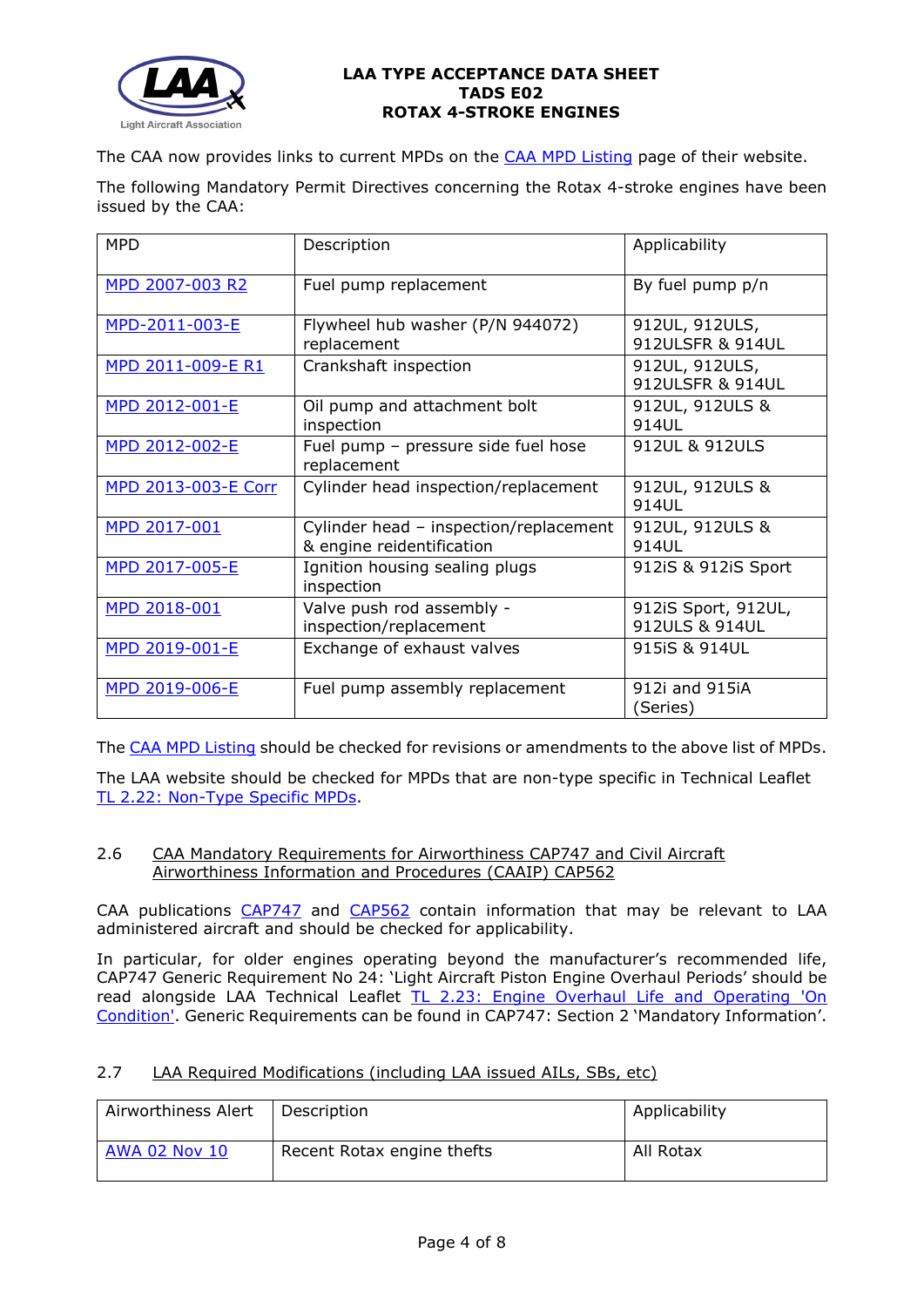

| <b>AWA 11-001</b>    | Replacement of flywheel hub washer                                                         | 912 & 914 Series                       |
|----------------------|--------------------------------------------------------------------------------------------|----------------------------------------|
| LAA/AWA/12/01        | Engine oil pump and attachment bolts                                                       | 912 S2, 912 S3 & 914<br>F <sub>2</sub> |
| LAA/AWA/13/02        | Cylinder head inspection/replacement                                                       | 912 & 914 Series                       |
| <b>LAA/AWA/13/07</b> | Checking of the crankshaft journal                                                         | 912 & 914 Series                       |
| LAA/AWA/14/11        | Pattern parts warning                                                                      | 912 & 914 Series                       |
| LAA/AWA/14/14        | Sinking carburettor floats                                                                 | 912 & 914 Series                       |
| LAA/AWA/17/03        | Engine temperature measurement<br>(supersedes LAA/AWA/17/03)                               | 912 & 914 Series                       |
| LAA/AWA/17/04        | Checking engine mounting bolts                                                             | 912 & 914 Series                       |
| LAA/AWA/17/07        | Positioning of sealing plug in ignition<br>housing                                         | 912 iS/iS Sport                        |
| LAA/AWA/18/02        | Valve pushrod assembly<br>inspection/replacement                                           | 912 & 914 Series                       |
| LAA/AWA/18/11 R2     | Exhaust valve replacement (supersedes<br>LAA/AWA/18/11)                                    | 914 Series                             |
| LAA/AWA/19/13        | Inspection and/or replacement of fuel<br>pump assembly                                     | 912 i & 915 i A (Series)               |
| LAA/AWA/19/24        | Inspection and/or replacement of fuel<br>pump assembly (supersedes<br>LAA/AWA/19/19 R1/R2) | 912 i & 915 i A (Series)               |

# 2.8 Additional Engine Operating Limitations to be Placarded or Shown by Instrument Markings

Notes:

- Refer to the engine manufacturer's latest documentation for the definitive parameter values and recommended instruments.
- Where an instrument is not fitted, the limit need not be displayed.
- Data stated on the aircraft's Operating Limitations document must be displayed by means of cockpit placards or instrument markings.

Where the engine manufacturer's operating data shows an operating limitation then a means to monitor that parameter must be installed, except when otherwise agreed with LAA Engineering. It may be acceptable to install temporary instrumentation for the flight test programme.

A more restricted operating limitation may be imposed through an aircraft's Operating Limitations or Certificate of Clearance which will take precedence over any other limitation, e.g. if a particular propeller is not approved for an engine's maximum RPM.

# **Section 3 Advice to owners, operators and inspectors**

# 3.1 General

Rotax provides a lot of [Technical Documentation](https://www.flyrotax.com/services/technical-documentation.html) free of charge on the Rotax website.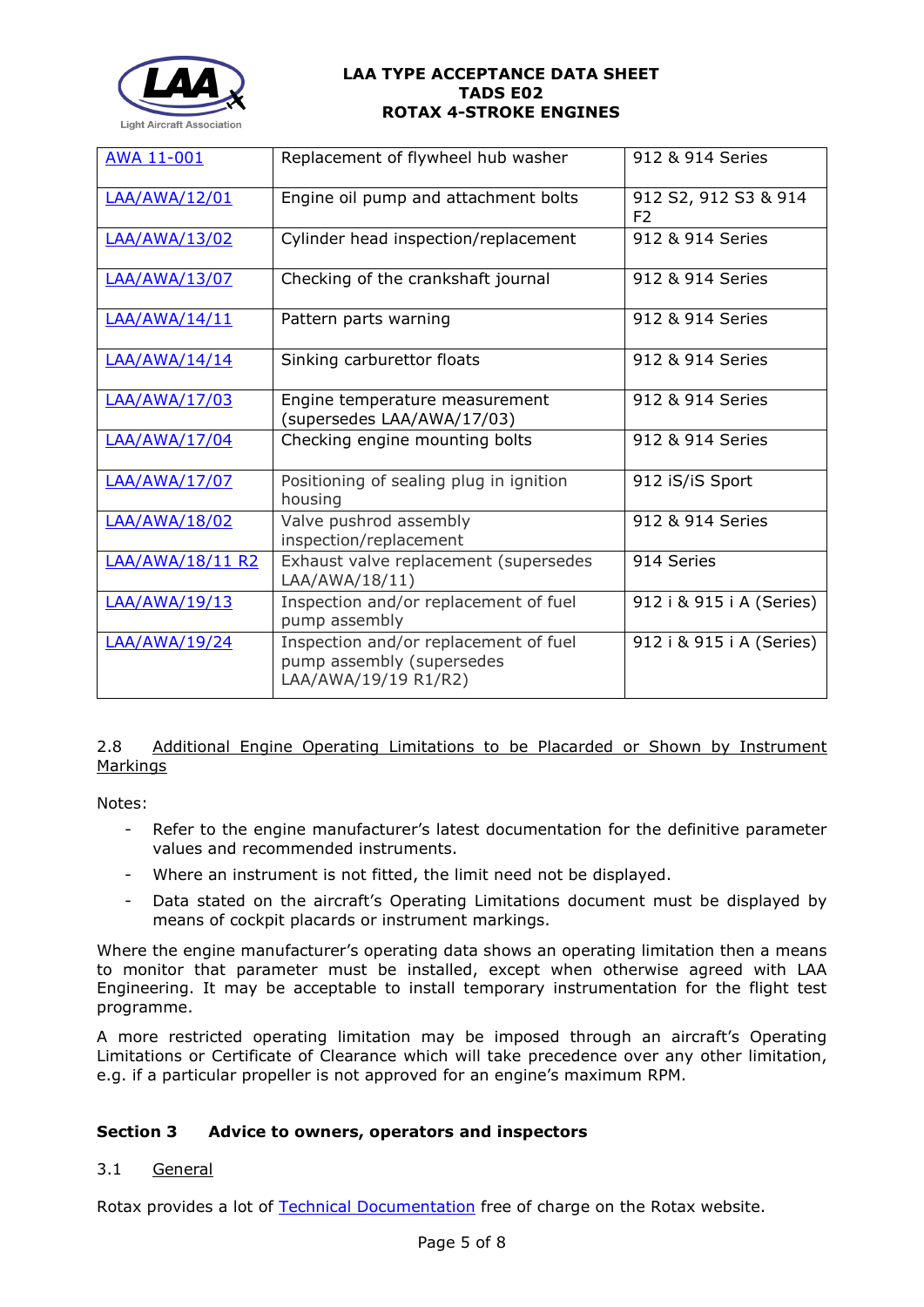

When Conair were involved with Rotax maintenance, they produced a very useful booklet entitled [Looking After Your Rotax 912 Series Engine](http://www.lightaircraftassociation.co.uk/engineering/TADs/E02/Conair%20Rotax%20912%20Maintenance%20Booklet.pdf) which provided a wealth of real-world advice and experience of maintaining Rotax 91x series engines.

# 3.2 Standard Options

There are no Standard Options for 4-stroke Rotax engines at this time.

## 3.3 Manufacturer's Information (including Service Bulletins, Service Letters, etc)

Rotax provides all of their [Technical Documentation](https://www.flyrotax.com/services/technical-documentation.html) free of charge on the Rotax website. Note that Service Bulletins may be listed as expected under 'Service Bulletins' but also, for the more urgent SBs as Alert Service Bulletins.

Links are included to various documents in these TADS but owners and inspectors should check on the Rotax website for revisions and amendments.

Another good source of information is the [Rotax-owner.com](https://www.rotax-owner.com/en/) website. There is a facility on this non-factory website for subscribing to continuing airworthiness data that will be emailed free of charge to the subscriber.

In the absence of any over-riding LAA classification, inspections and modifications published in the manufacturer's continuing airworthiness data should be satisfied according to the recommendations therein. It is the owner's responsibility to be aware of and supply such information to their inspector.

## 3.4 Special Inspection Points

1. Rotax Engine [Installations](http://www.lightaircraftassociation.co.uk/engineering/TADs/E02/SI-912-016R10.pdf)

A Rotax 4-Stroke Engine Installation Checklist must be completed and forwarded to LAA Engineering with all Rotax powered new-build aircraft paperwork submissions or for an aircraft that is being re-engined. There are currently two checklists available:

- a. Rotax 912UL and 912ULS installations: [LAA/IC ENG ROTAX 912UL\(S\)](http://www.lightaircraftassociation.co.uk/engineering/StandardForms/LAA-IC-ENG-ROTAX912-UL(S).pdf)
- b. Rotax 914 installations: [LAA/IC ENG ROTAX 914](http://www.lightaircraftassociation.co.uk/engineering/StandardForms/LAA-IC-ENG-ROTAX914.pdf)
- 2. Rotax Maintenance

The design and maintenance requirements of the Rotax 91x series of engines is different to what might be termed a 'traditional' aero engine such as a Lycoming or Continental. Owners and inspectors are advised to consider attending one of the LAA Rotax courses.

3. Rotax Operating Fluids

Rotax produce Service Instruction [SI-912-016](http://www.lightaircraftassociation.co.uk/engineering/TADs/E02/SI-912-016R10.pdf) detailing their recommended operating fluids (oil, fuel and coolant) to be used in the 91x series of engines (other engine variants have different reference numbers for the same Service Letter).

4. Rotax Engine Overhaul

Owners of LAA administered aircraft may elect, at their own discretion, to continue to use an engine beyond the engine manufacturer's recommended Time Before Overhaul (TBO). The extent of the inspection and checks required in order to be reasonably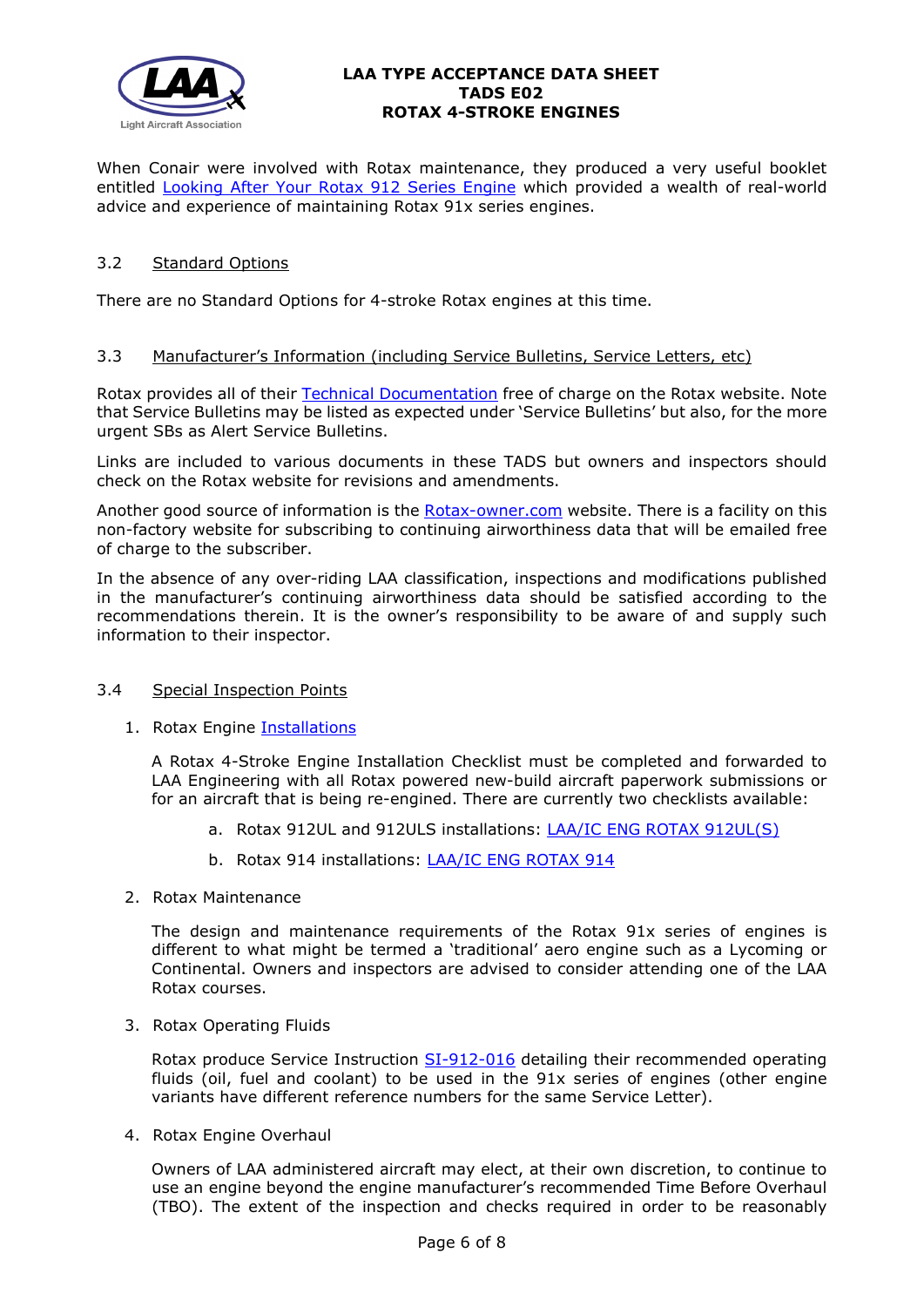

satisfied that an engine should be allowed to remain in service beyond the manufacturer's recommended TBO, depends on a number of factors, not least the known history of the engine and its planned usage.

CAA Generic Requirement No 24 in [CAP 747: Mandatory Requirements for](https://caa.co.uk/cap747)  [Airworthiness](https://caa.co.uk/cap747) covers the subject of Light Aircraft Piston Engine Overhaul Periods. Although this GR is primarily concerned with engines installed in aircraft holding a Certificate of Airworthiness, its inspection requirements do provide useful guidance as to what inspections and checks might be appropriate when considering the operation of an engine beyond the manufacturer's recommended TBO on an LAA administered aircraft.

It is possible to overhaul the Rotax 91x series of engines but the overhaul cost can end up as a fair percentage of the cost of a new engine. Many owners have chosen to sell their engine once it reaches TBO and then purchase a new one.

5. Who Can Overhaul a Rotax?

Work carried out on Rotax engines that is outside permitted 'pilot maintenance' (LAA Technical Leaflet [TL 2.05: Pilot Maintenance](http://www.lightaircraftassociation.co.uk/engineering/TechnicalLeaflets/Operating%20An%20Aircraft/TL%202.05%20Pilot%20Maintenance.pdf) refers) must be checked and signed for by a suitably approved LAA inspector. Clearly any major engine work carried out by the owner would fall into this category. To check inspector suitability, refer to the inspector's card and current [LAA Inspector Approval Scheme](http://www.lightaircraftassociation.co.uk/inspectors/Zone/approval/LAA%20INSPECTOR%20APPROVAL%20SCHEME.PDF) notes. When engines have been overhauled by a recognised Rotax engine overhaul workshop, then a LAA inspector may accept the engine on this basis, concentrating on checking and signing for the installation of the engine.

6. Rotax Engine Propeller Strikes/Engine Shock Load Inspection

The definition by Rotax of what constitutes a propeller strike is contained in [SL-912-](http://www.lightaircraftassociation.co.uk/engineering/TADs/E02/SL-912-015R1.pdf) [015](http://www.lightaircraftassociation.co.uk/engineering/TADs/E02/SL-912-015R1.pdf) (other engine variants have different reference numbers for the same Service Letter).

Inspection procedures to be followed following a propeller strike are detailed in the applicable engine Maintenance Manual (Heavy) which can be downloaded from the Rotax website in the [Technical Documentation](https://www.flyrotax.com/services/technical-documentation.html) section.

7. Carburettor Ice Protection

Contrary to popular belief, Rotax 4-stroke engines are not immune to the effects of carburettor icing although the engines rarely suffer from it once the engine has reached normal operating temperature.

Proprietary carburettor ice prevention kits are available for Rotax engines and their installation is recommended. Installation may be carried out without direct reference to LAA Engineering in accordance with LAA Standard Mod [SM10427.](http://www.lightaircraftassociation.co.uk/pdf/Engineering/Standard%20Mod%202008/Engines/SM10427_Rotax%20Carburettor%20Heater.pdf)

8. Carburettor Floats

A lot has been written over recent years regarding problems encountered with the Bing carburettor floats fitted to the 912 and 914 series engines. For whatever reason, some floats have absorbed fuel which obviously can affect the carburettor's operation whilst others have not been affected.

The problem can manifest it in various ways from failure of the engine to start, rough running on the ground and the smell of fuel in the, particularly in the climb.

The Rotax maintenance schedule, which can be found in Section 5.1 of the Rotax Maintenance Manual (Line), calls up an inspection of the floats every 200 hours or